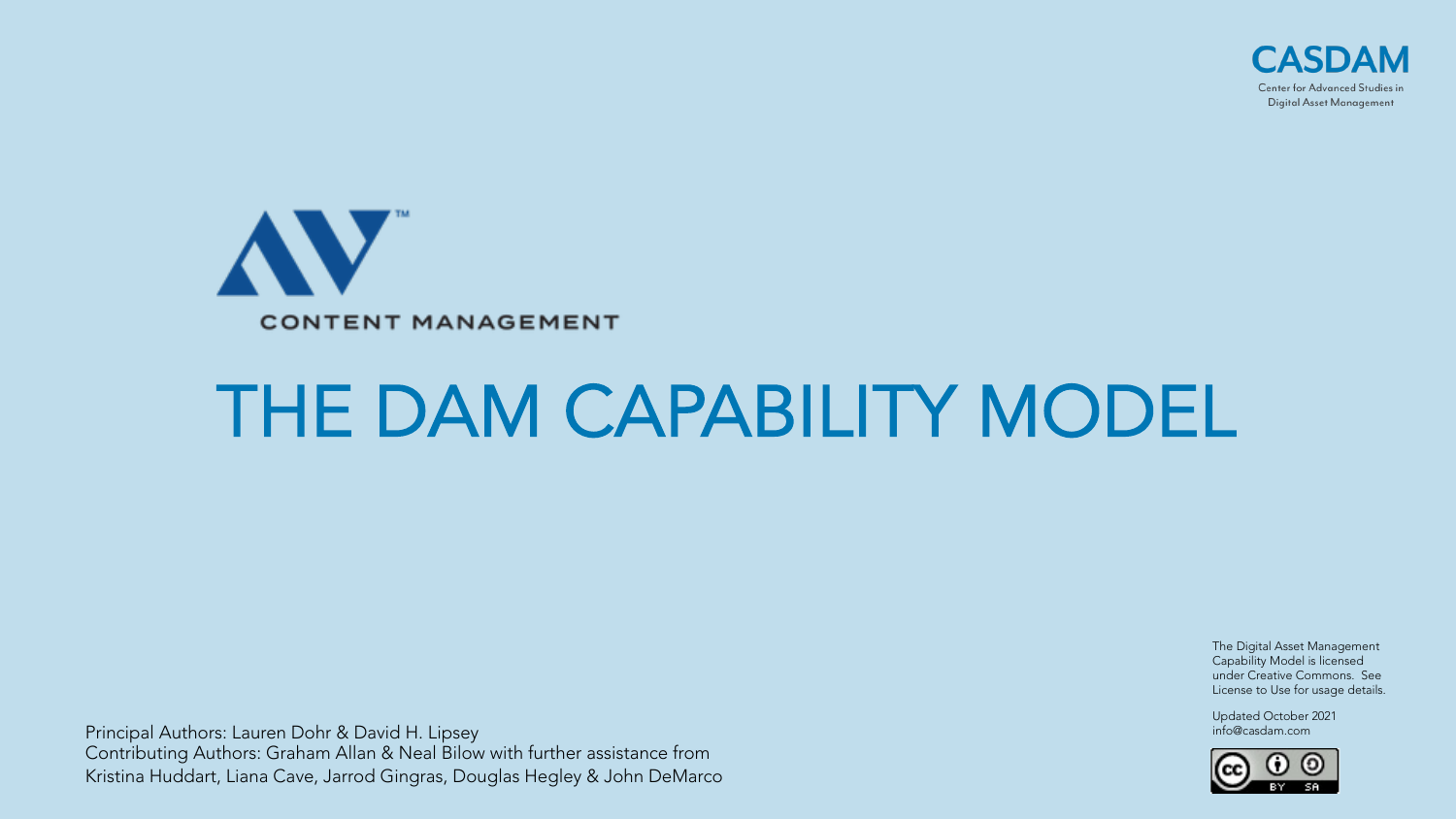### **CATEGORIES**

#### **Organization**

The "people" roles, responsibilities, technical know-how, strategic alignment and talent in an organization's use and management of DAM

#### Information

The core material and related descriptors (such as metadata) that enable using an asset

#### **Systems**

The related components that work together to facilitate asset lifecycle

#### Processes

The repeatable set of procedures and operations designed to realize each stage of an asset's lifecycle





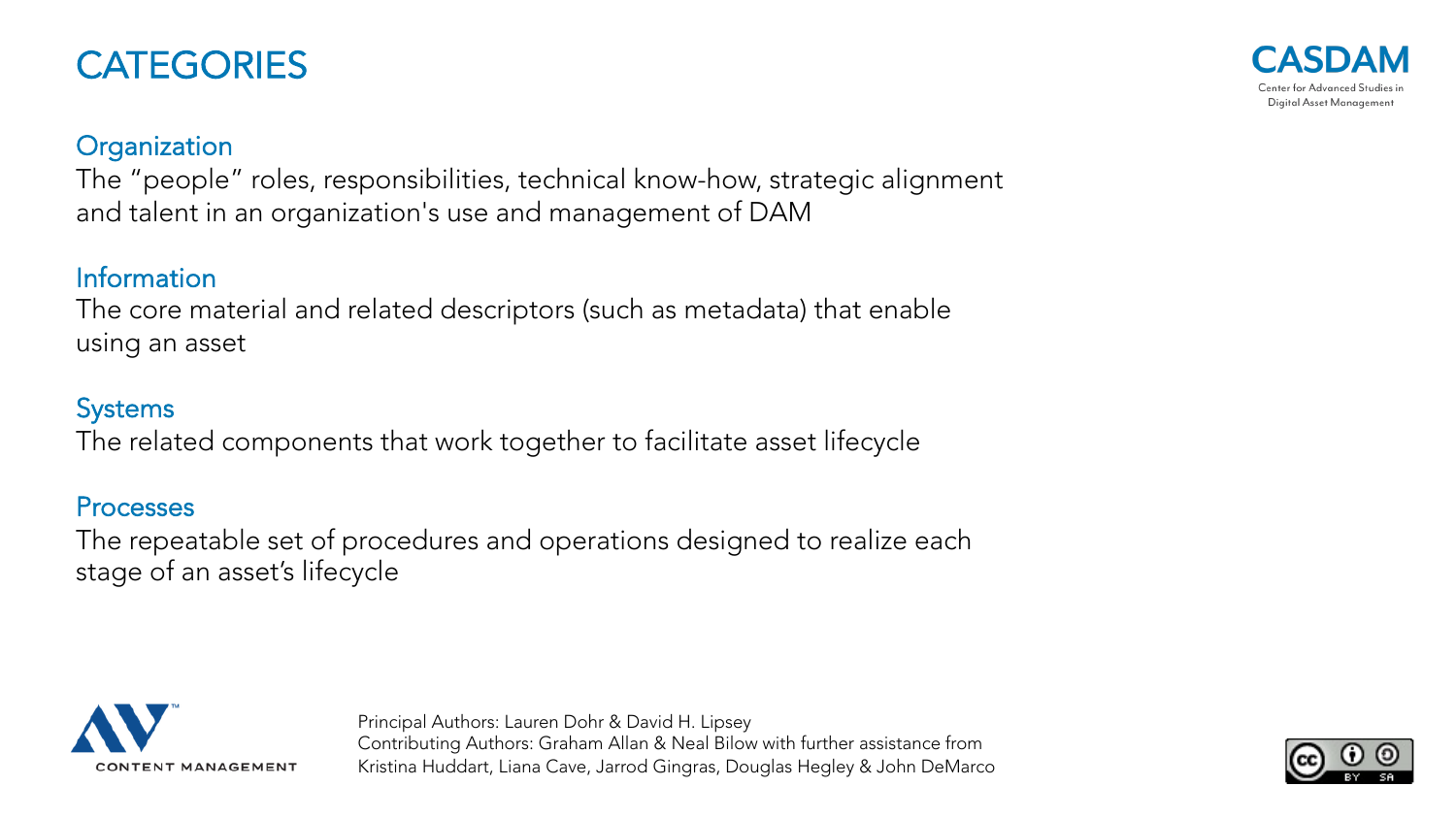







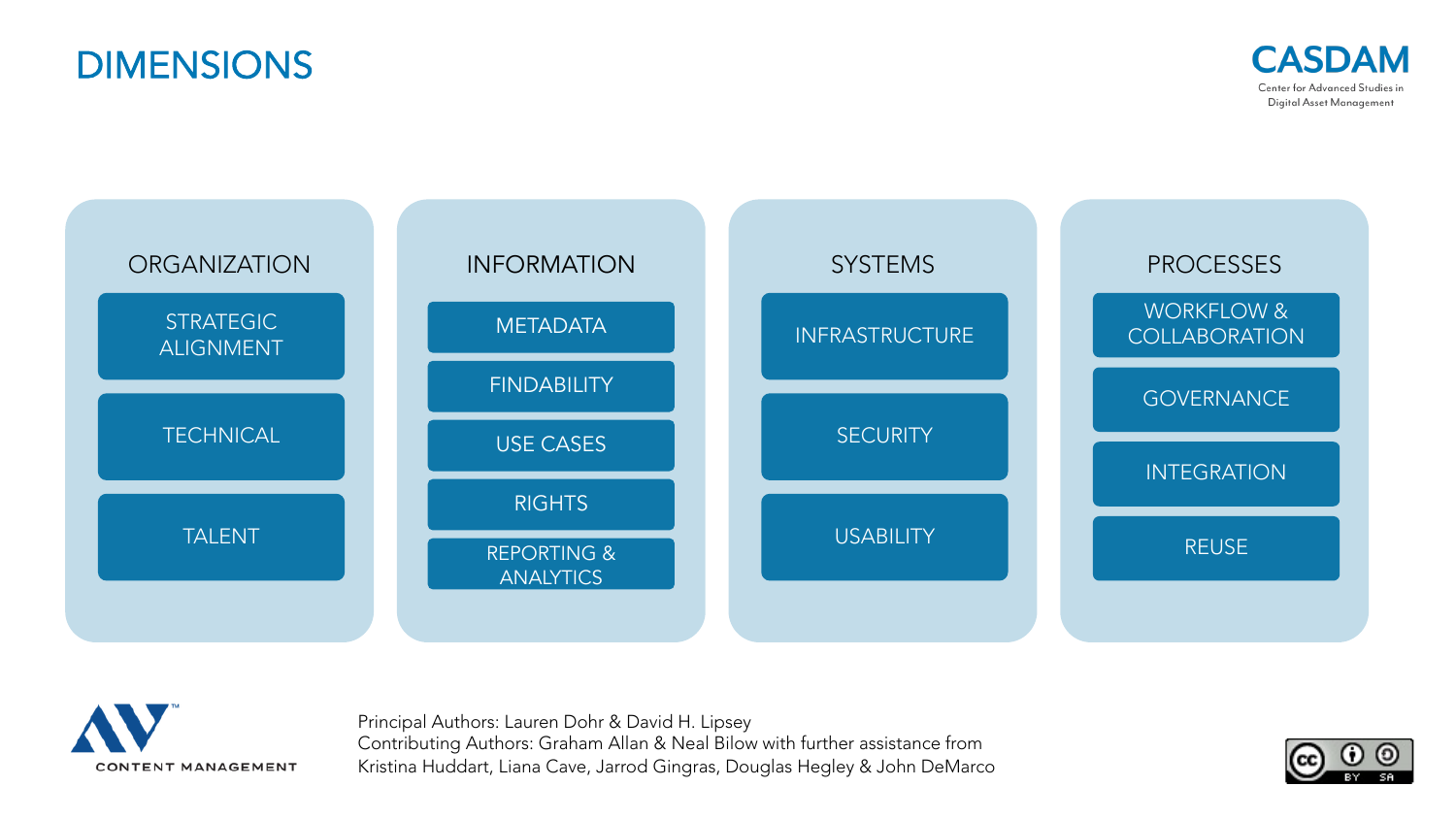### **ORGANIZATION**

|                               | <b>INITIAL</b>                                                                                                                                                                                                                                     | <b>EMERGING</b>                                                                                                                                                                     | <b>STANDARDIZING</b>                                                                                                                                                                                         | <b>OPERATIONALIZING</b>                                                                                                                                                                                                                                                                                                                                                   | <b>OPTIMIZING</b>                                                                                                                                                                                                                                                                                                                                                                                                                                                                                                                                                                 |
|-------------------------------|----------------------------------------------------------------------------------------------------------------------------------------------------------------------------------------------------------------------------------------------------|-------------------------------------------------------------------------------------------------------------------------------------------------------------------------------------|--------------------------------------------------------------------------------------------------------------------------------------------------------------------------------------------------------------|---------------------------------------------------------------------------------------------------------------------------------------------------------------------------------------------------------------------------------------------------------------------------------------------------------------------------------------------------------------------------|-----------------------------------------------------------------------------------------------------------------------------------------------------------------------------------------------------------------------------------------------------------------------------------------------------------------------------------------------------------------------------------------------------------------------------------------------------------------------------------------------------------------------------------------------------------------------------------|
| ALIGNMENT<br><b>STRATEGIC</b> | Little to no understanding of DAM.<br>DAM operations are independent<br>and uncoordinated.                                                                                                                                                         | Organizational units confer on DAM at<br>a level that allows ad-hoc asset<br>sharing, mostly through manual<br>processes.                                                           | Knowledge sharing in all dimensions of<br>asset management. Executive champion<br>support for DAM. Cross-leveraged<br>standards, practices, and roadmaps across<br>the organization.                         | Cross-functional DAM teams lead, identify and<br>manage enhancement of new functionalities,<br>metadata and organizational processes;<br>establishing broad knowledge transfer.<br>Roadmaps clearly align with business goals;<br>present, and future.                                                                                                                    | DAM's value is understood at the highest meaningful<br>executive level. DAM strategy anticipates<br>organizational direction. There is a proactive ability to<br>uncover future asset value and create a competitive<br>advantage. Asset value, re-use, metadata, governance,<br>metrics, and continual improvement are everyday<br>DAM operations. DAM is used for risk assessment and<br>risk mitigation strategies including disaster recovery<br>and business continuity. Asset valuation, including<br>metadata, is factored into mergers, acquisitions and<br>deaccessions. |
| ECHNICAL                      | Limited or no understanding of<br>asset management and centralized<br>technologies, with few of the skills<br>necessary to make DAM work.                                                                                                          | Basic knowledge of DAM functionality<br>and competencies. Awareness of<br>organizational technical capabilities<br>and ability to leverage outside<br>resources where needed.       | Technical expertise with DAM systems<br>and core competencies are available.<br>Internal technical resources can develop<br>practices for taking on new DAM<br>capabilities.                                 | The technical skills to support, evolve,<br>enhance and integrate DAM in the enterprise'<br>content and technology ecosystem are present<br>in the DAM and IT/Technology organizations.                                                                                                                                                                                   | Organizational competencies for understanding and<br>participating in forecasting enterprise DAM technical<br>needs, including but not limited to data requirements,<br>technical integrations, ongoing data schema designs<br>and planning for scale and performance. Profiency in<br>connection to ERP, Rights and other systems.                                                                                                                                                                                                                                               |
| TALENT                        | DAM reliance on non-specialized<br>staff where DAM is included with<br>other responsibilities. Training<br>focuses on basic system usage and<br>users, not in the context of asset<br>management needs across<br>organization or enterprise value. | DAM staff performing well in their<br>initial and dedicated roles. Recruiting<br>addresses real skill needs and success<br>criteria. DAM training becoming<br>common for new staff. | The variety of roles needed for DAM are<br>well-defined and reflect industry-<br>standard job descriptions. DAM team<br>performance criteria established.<br>Leadership understands DAM roles and<br>values. | The DAM team is seen as part of the overall<br>strategic team in an organization. Human<br>Resources / Talent Acquisition is active in<br>succession planning, talent pipeline and award<br>of industry compensation analysis. Ongoing<br>professional development for DAM staff is<br>included in budgets along with an appropriate<br>performance management framework. | The DAM team is seen as a strategic asset and partners<br>with executives for strategic planning. The reporting<br>line for DAM is well understood and periodically<br><b>I</b> reviewed.                                                                                                                                                                                                                                                                                                                                                                                         |



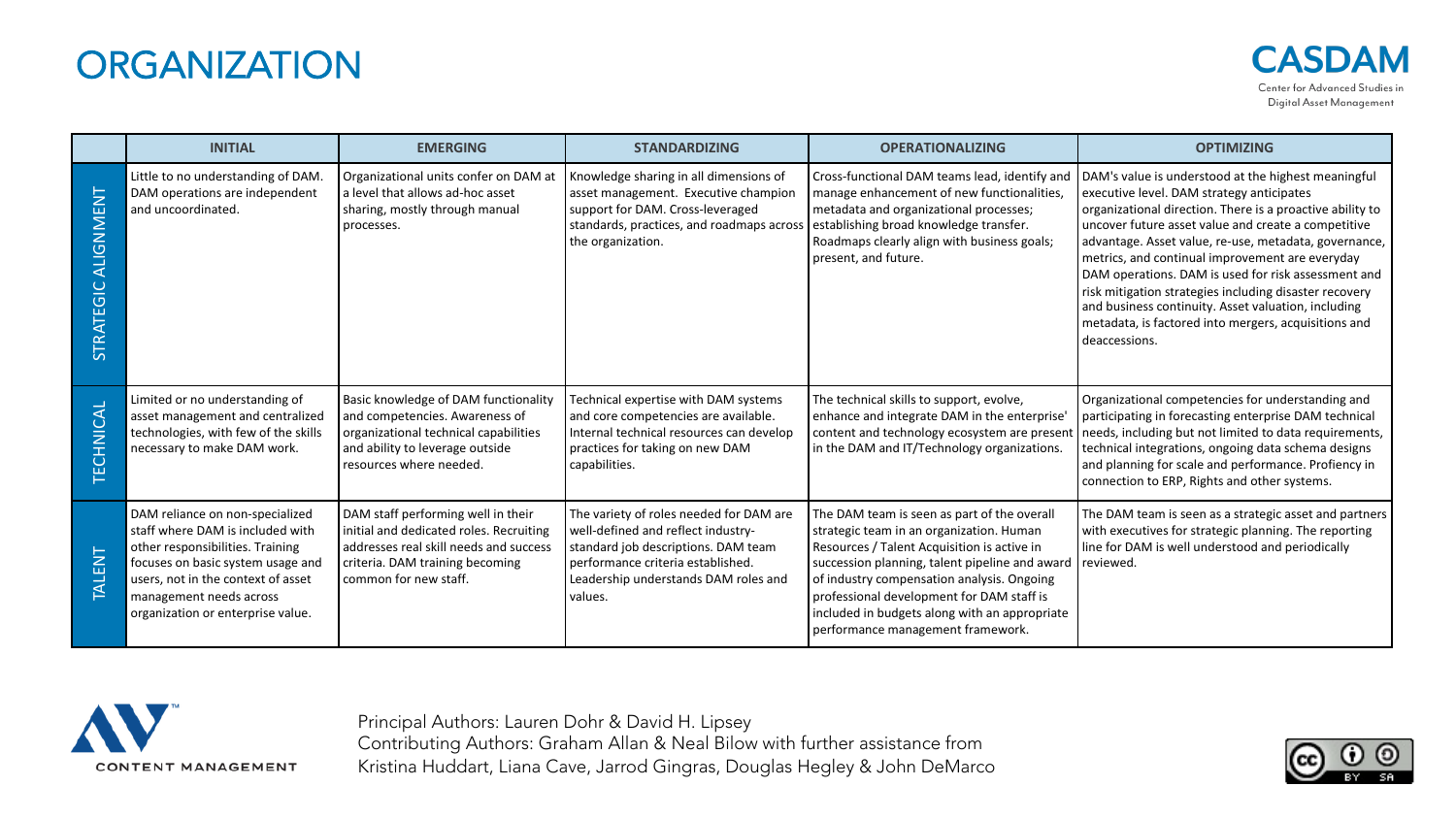### INFORMATION

|                                  | <b>INITIAL</b>                                                                                               | <b>EMERGING</b>                                                                                                                                | <b>STANDARDIZING</b>                                                                                                                                                                                                                                                                                                                                            | <b>OPERATIONALIZING</b>                                                                                                                                                                                                                                    | <b>OPTIMIZING</b>                                                                                                                                                                                                                                                          |
|----------------------------------|--------------------------------------------------------------------------------------------------------------|------------------------------------------------------------------------------------------------------------------------------------------------|-----------------------------------------------------------------------------------------------------------------------------------------------------------------------------------------------------------------------------------------------------------------------------------------------------------------------------------------------------------------|------------------------------------------------------------------------------------------------------------------------------------------------------------------------------------------------------------------------------------------------------------|----------------------------------------------------------------------------------------------------------------------------------------------------------------------------------------------------------------------------------------------------------------------------|
| METADATA                         | Little metadata beyond<br>filename, often without<br>consistency. No policy or<br>organizational strategy.   | Asset tagging within workgroups or<br>departments. Tagging is manual.<br>Efforts are made to use embedded<br>file metadata at ingest.          | Metadata schema and taxonomy designed<br>and implemented within the DAM using<br>industry, compliance and regulatory<br>standards. Some metadata is auto-<br>generated through mapping of embedded<br>data, machine learning and/or based on<br>ingest parameters.                                                                                              | The metadata model and taxonomy extend beyond<br>the DAM into feeder and receiver systems<br>throughout the organization. Metadata is governed<br>through well-defined, collaborative processes<br>enterprise-wide which actively anticipate new<br>needs. | Use of content processing tools to enhance metadata<br>automatically. The enterprise information model is<br>holistic across most tools and processes, and naturally<br>factors in all DAM needs. Retroactive annotation on<br>outdated or inappropriate terms is routine. |
| FINDABILITY                      | Users spend excessive time<br>searching for assets without<br>finding them and often re-<br>creating assets. | DAM information model is being<br>designed to address major search<br>use cases. Basic ability to present<br>search results for usability.     | Metadata structures, taxonomies, and<br>synonym trees are tied directly to overall<br>search needs, and regularly updated.<br>There is a full range of results<br>manipulation tools. Contextual search<br>(e.g., inheriting implied search, filter &<br>sort criteria from a user's department or<br>role) delivers increased relevance of the<br>results set. | Measurement of user search experience influences<br>Information Model. Search results include content<br>from DAM system(s) and related content from<br>other systems. Search by non-textual attributes<br>supported.                                      | The majority of users get desired search results on the<br>first screen. All user feedback is continually<br>incorporated into Information Model and search<br>design.                                                                                                     |
| ASES<br>G<br>ш<br>$\overline{S}$ | DAM tools are used "out of the<br>box". Little or no end-user<br>influence.                                  | Use cases written in plain language<br>with input from the core DAM users<br>and from the perspective of what<br>end-users want to accomplish. | Use cases are validated with users before<br>technology purchase, again when testing<br>and reviewed with users in the<br>development environment before<br>implementation.                                                                                                                                                                                     | Super-users across the organization collaborate<br>regularly with IT and vendors on sustaining current<br>use cases and developing new use cases.                                                                                                          | The use case collaboration tools and frameworks are<br>used to plan for integrating new groups and<br>capabilities. Use Cases include measurement criteria.<br>Users are part of defining the strategy for new business<br>requirements and technologies.                  |



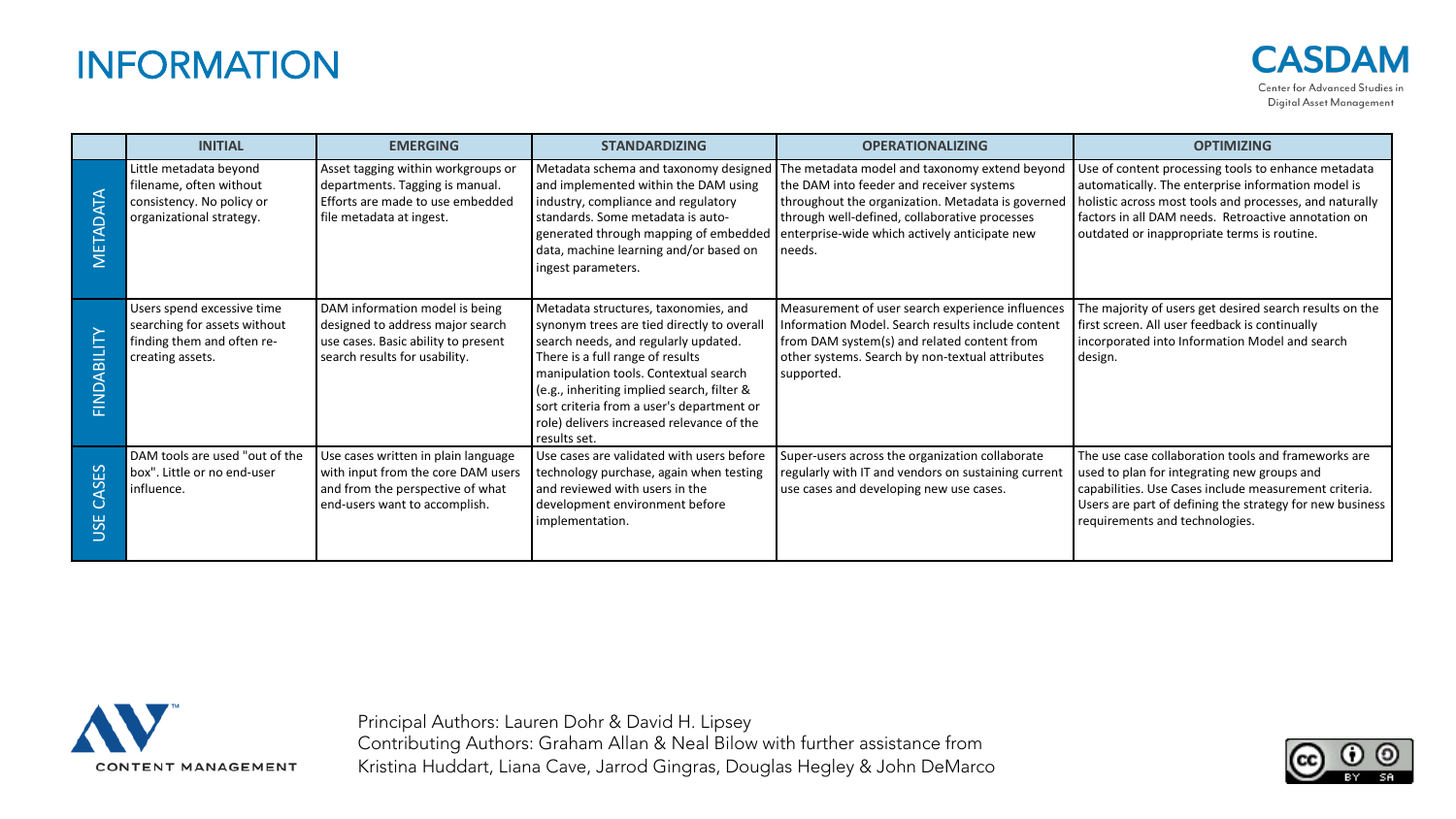## INFORMATION: Continued



|                                | <b>INITIAL</b>                                                                                                                                                                                                             | <b>EMERGING</b>                                                                                                                                                                                                                                                                   | <b>STANDARDIZING</b>                                                                                                                                                                                                                                                                                                                                                                                                | <b>OPERATIONALIZING</b>                                                                                                                                                                                                                                                                                                                                                                                       | <b>OPTIMIZING</b>                                                                                                                                                                                                                                                                                                                                        |
|--------------------------------|----------------------------------------------------------------------------------------------------------------------------------------------------------------------------------------------------------------------------|-----------------------------------------------------------------------------------------------------------------------------------------------------------------------------------------------------------------------------------------------------------------------------------|---------------------------------------------------------------------------------------------------------------------------------------------------------------------------------------------------------------------------------------------------------------------------------------------------------------------------------------------------------------------------------------------------------------------|---------------------------------------------------------------------------------------------------------------------------------------------------------------------------------------------------------------------------------------------------------------------------------------------------------------------------------------------------------------------------------------------------------------|----------------------------------------------------------------------------------------------------------------------------------------------------------------------------------------------------------------------------------------------------------------------------------------------------------------------------------------------------------|
| RIGHTS                         | Rights information not present<br>or connected to the DAM<br>system. Users are generally<br>unaware and assume all assets<br>are available for all uses. High<br>risk of violating rights<br>agreements or IP regulations. | Basic rights or usage information<br>sometimes found in metadata fields.<br>DAM-based rights information not tied<br>to workflow and relies on user<br>awareness. Inconsistent guidance on<br>rights with users expected to<br>understand rights guidance and act<br>responsibly. | Rights information is routinely stored in<br>the DAM system and can be factored into<br>search results, user alerts, and workflows.<br>Rights information may be entered<br>manually or derived from elsewhere but<br>relied on as accurate.                                                                                                                                                                        | Organizational rights management tool(s) are<br>integrated with DAM. DAM displays both rights<br>usage information and rights object attributes.<br>Asset usage violations are flagged automatically to   DAM maximize the value of rights attributes in all<br>administrators, or even prevented outright. Some<br>DAM users may have visibility to original rights<br>contracts via the DAM user interface. | DAM has real-time access to all relevant rights<br>attributes for an asset and displays them in the<br>DAM interface. Business rules and workflow within<br>relevant DAM functions. The DAM system contains<br>necessary rights information for organizational and<br>records management audits, legal discovery, and<br>other rights-related processes. |
| ಹ<br>ြ<br>RTING<br>$\leq$<br>⋖ | Reporting is limited to the<br>baseline DAM capabilities. Little<br>or no action based on reports.                                                                                                                         | Reports begin to reflect the<br>organization's metrics. Reports begin<br>to impact DAM operations.                                                                                                                                                                                | The DAM tool's full reporting capabilities<br>are used, and all relevant operational<br>metrics are reported regularly. Reports<br>are saved, and key attributes are trended<br>over time. Reports are regularly reviewed<br>against targets or success criteria, and<br>appropriate action is taken as a result.<br>Basic metrics related to DAM and asset<br>*value*, and efficiency, are captured and<br>logged. | External reporting tools are used to present more<br>sophisticated reports/dashboards, including<br>relevant data pulled from other sources. Impact<br>on business agility is demonstrated through<br>reporting on traditional Return on Investment,<br>and, Return on Initiative. Service Level Agreement<br>metrics are reported, trended, and reviewed.                                                    | Reporting is used for cross-organizational planning<br>and shows the value and financial benefits of<br>integrated DAM efforts. DAM information is<br>consumed by other functional spaces to enhance<br>their metrics and analyses.                                                                                                                      |



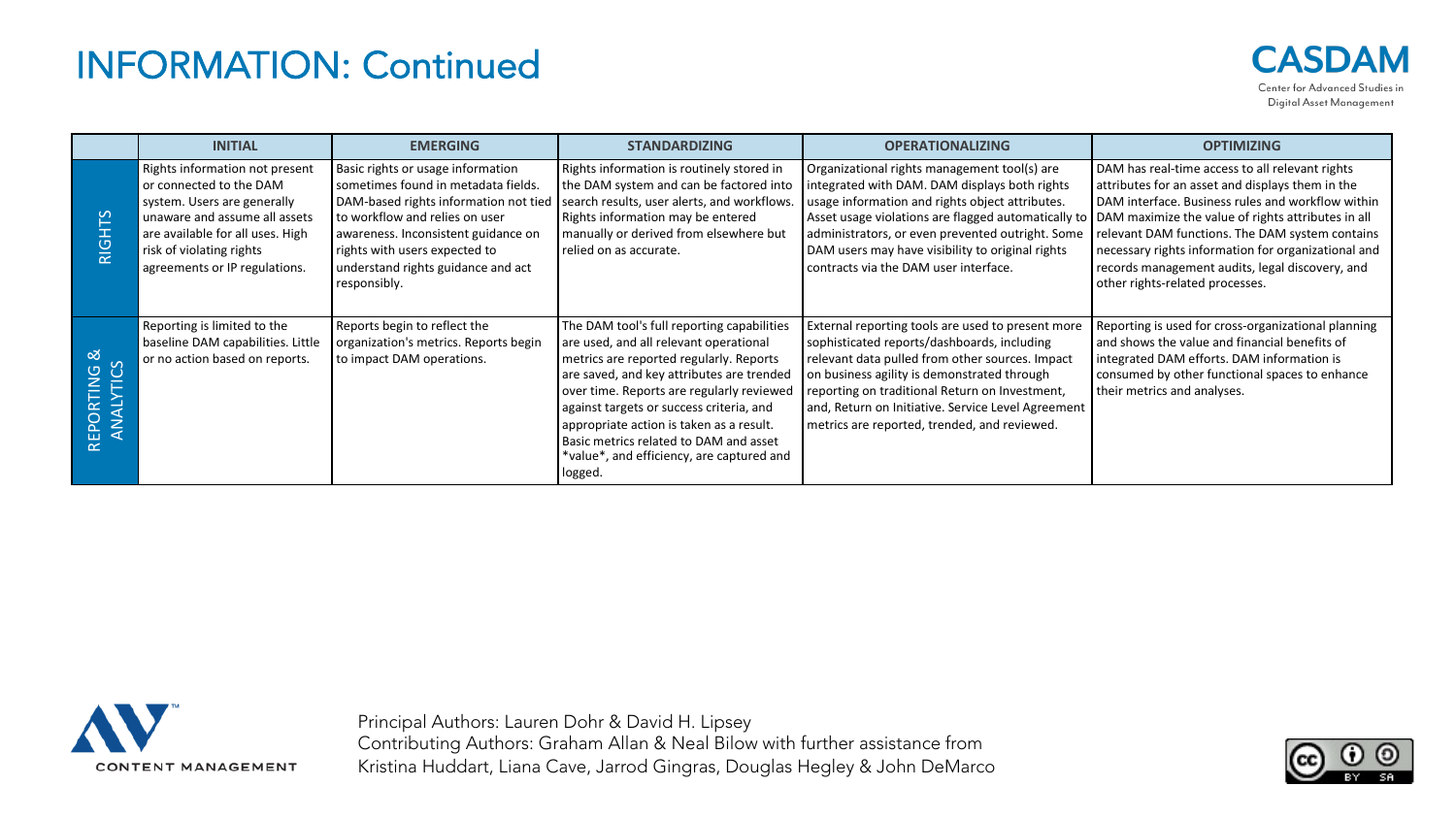### **SYSTEMS**

| <b>SDAM</b>                    |
|--------------------------------|
| Center for Advanced Studies in |
| Digital Asset Management       |

|                       | <b>INITIAL</b>                                                                                                                                                                                                                                                | <b>EMERGING</b>                                                                                                                                                                                                                                                                                                   | <b>STANDARDIZING</b>                                                                                                                                                                                                                                                                                                                                                                                                                      | <b>OPERATIONALIZING</b>                                                                                                                                                                                                                                                                                                       | <b>OPTIMIZING</b>                                                                                                                                                                                                                                                                                                                                  |
|-----------------------|---------------------------------------------------------------------------------------------------------------------------------------------------------------------------------------------------------------------------------------------------------------|-------------------------------------------------------------------------------------------------------------------------------------------------------------------------------------------------------------------------------------------------------------------------------------------------------------------|-------------------------------------------------------------------------------------------------------------------------------------------------------------------------------------------------------------------------------------------------------------------------------------------------------------------------------------------------------------------------------------------------------------------------------------------|-------------------------------------------------------------------------------------------------------------------------------------------------------------------------------------------------------------------------------------------------------------------------------------------------------------------------------|----------------------------------------------------------------------------------------------------------------------------------------------------------------------------------------------------------------------------------------------------------------------------------------------------------------------------------------------------|
| <b>INFRASTRUCTURE</b> | Infrastructure is inadequate to support<br>DAM needs. Issues are addressed<br>reactively, without planning or<br>coordination.                                                                                                                                | Infrastructure planned at the DAM project<br>l or tool level. There is little or no<br>anticipation of future needs. Backup and<br>basic disaster recovery plans are in place.                                                                                                                                    | Infrastructure performs well at steady-state<br>and spike levels. DAM is aligned with<br>enterprise infrastructure standards &<br>practices, and maintained with defined SLAs,<br>appropriate backup, disaster recovery, and<br>business continuity. Plans for the DAM scale<br>and recapitalization are aligned with other<br>enterprise infrastructure planning.                                                                        | There are regular discussions between<br>IT/Technology and organizational<br>groups to understand active planning<br>for short, medium, and long-term<br>infrastructure effectiveness. Pro-<br>active measurement of performance<br>and scale informs strategy. Assets and<br>metadata are readily exportable.                | Infrastructure strategy and tactics are managed<br>through effective governance processes. Service<br>Level Agreements are regularly reviewed and<br>updated. Both binary assets and metadata can<br>be extracted independent of vendor<br>involvement and are routinely tested. Vendor<br>accountability for performance regularly<br>l assessed. |
| SECURITY              | No DAM specific data security plan in<br>place.                                                                                                                                                                                                               | Authentication for DAM is defined and<br>managed locally within the tool. Access to<br>assets is controlled via locally-configured<br>mechanisms (e.g., groups or roles),<br>managed by local DAM administrator(s).                                                                                               | DAM authentication is managed through<br>enterprise authentication mechanisms,<br>leveraging enterprise user IDs. DAM<br>administrator(s) tune user roles and group<br>permissions to maintain access control<br>functionality across systems. Assets are<br>protected from unapproved internal or<br>external use. Storage- and server-level access<br>control is defined with consideration for the<br>specific content managed by DAM. | Asset access control policies are set<br>for the enterprise, and local DAM<br>configurations implement and enforce<br>them. User permissions are<br>periodically re-validated, and stale<br>accounts deprovisioned. User and<br>usage audits occur regularly. Security<br>audits and penetration tests occur<br>periodically. | DAM and the content it manages are an integral<br>part of the enterprise data security strategy,<br>and enterprise risk management function. DAM<br>leadership is part of regular security and threat<br>awareness briefings.                                                                                                                      |
| <b>USABILITY</b>      | Usability levels are low. Interfaces are<br>disjointed, with no cohesion or<br>commonality. Interfaces designed for one   their default platforms. Where different<br>group's needs are applied to other<br>groups as-is. User frustration rates are<br>high. | DAM systems are deployed with their raw,<br>out-of-the-box user experience, limited to<br>collections are managed in different tools,<br>there has been no effort to converge the<br>UX. Users must learn each UX<br>independently. User feedback for UX<br>improvement impacts only the tool they<br>comment on. | Increasingly similar look and feel of DAM<br>tools and information. Tools are usable across<br>multiple platforms, including mobile. User<br>feedback is proactively sought to understand<br>usability challenges and in designing/testing<br>fixes.                                                                                                                                                                                      | DAM tools interface with other<br>enterprise systems. The organization<br>is aligned with the need for custom<br>development when tools cannot be<br>configured for organizational needs.                                                                                                                                     | DAM user experiences are intuitive,<br>multilingual, multi-platform, accessible,<br>consistent across DAM, and consistent with<br>other tools enterprise-wide. They are "product-<br>managed" to remain aligned with business<br>needs: current and anticipated. User frustration<br>is practically non-existent.                                  |



Principal Authors: Lauren Dohr & David H. Lipsey

Contributing Authors: Graham Allan & Neal Bilow with further assistance from Kristina Huddart, Liana Cave, Jarrod Gingras, Douglas Hegley & John DeMarco

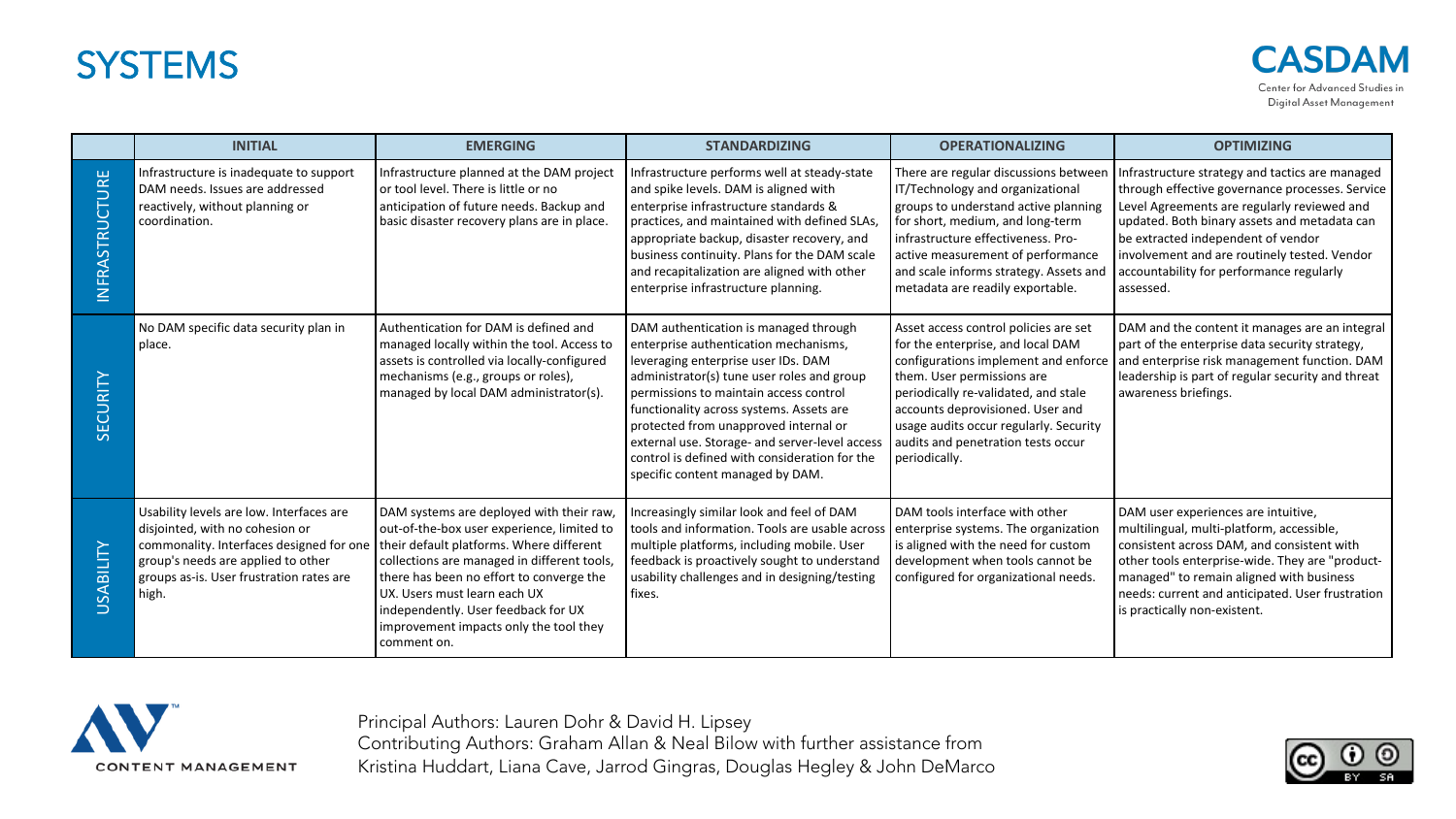#### **PROCESSES**

**CASDAM** Center for Advanced Studies in Digital Asset Management

|                             | <b>INITIAL</b>                                                                                                                         | <b>EMERGING</b>                                                                                                                                                                                         | <b>STANDARDIZING</b>                                                                                                                                                                                                                                                   | <b>OPERATIONALIZING</b>                                                                                                                                                                                                                                                                                                                                                                                                                                                      | <b>OPTIMIZING</b>                                                                                                                                                                                                                                                |
|-----------------------------|----------------------------------------------------------------------------------------------------------------------------------------|---------------------------------------------------------------------------------------------------------------------------------------------------------------------------------------------------------|------------------------------------------------------------------------------------------------------------------------------------------------------------------------------------------------------------------------------------------------------------------------|------------------------------------------------------------------------------------------------------------------------------------------------------------------------------------------------------------------------------------------------------------------------------------------------------------------------------------------------------------------------------------------------------------------------------------------------------------------------------|------------------------------------------------------------------------------------------------------------------------------------------------------------------------------------------------------------------------------------------------------------------|
| WORKFLOW &<br>COLLABORATION | Little or no standards for the<br>asset lifecycle. Workflow is<br>mostly manual and relies on<br>personal communication and<br>memory. | Predictable workflows exist<br>informally, without documentation<br>or tools to support or track them or<br>to enable collaboration.                                                                    | Tools are in place for consistent<br>information sharing and collaboration<br>within a workgroup or department.                                                                                                                                                        | Workflows have been designed and documented<br>across multiple relevant groups, are followed<br>consistently, and process changes are effectively<br>governed. Workflow automation tools are in place<br>and the majority of automatable workflow steps are<br>automated. Enterprise collaboration tools are in<br>place to share information across departments and<br>workgroups, with standards and best practices<br>adopted enterprise-wide, including external access. | Continual refinement and managed experimentation;<br>workflows and collaboration as standard practice adapts to<br>new asset types and processes. Measurable performance<br>indicators established.                                                              |
| GOVERNANCE                  | There are no documented<br>governance policies in place.                                                                               | There are some documented<br>policies, however these are not<br>regularly maintained. The majority<br>of users are unaware of the policies<br>beyond those who are directly<br>responsible for the DAM. | DAM governance is an established<br>discipline and each element of the<br>DAM ecosystem that deserves<br>governance has it, though not<br>necessarily all coordinated.<br>Management supports/incentivizes<br>adherence to governance practices in<br>meaningful ways. | DAM governance is led and driven holistically across<br>all elements of the DAM ecosystem. Policies and<br>procedures are widely disseminated, understood,<br>and enforced. Ownership and accountability are<br>defined and understood. Communication and<br>training on policies are consistent throughout the<br>organization.                                                                                                                                             | DAM governance is an integral part of overall enterprise<br>governance. DAM policies and procedures are actively<br>refined with relevant input. There is an established means<br>to measure and motivate employees to adopt standards<br>across the enterprise. |
| <b>INTEGRATION</b>          | All information is copied<br>manually into or out of the<br>DAM. The DAM is not<br>integrated into other<br>applications or tools.     | There is minimal integration of a<br>few processes or systems, with<br>manual point-to-point integration.                                                                                               | The integration vision is holistic, with<br>enterprise efforts, roadmaps and<br>budget across the organization to<br>integrate organization, information,<br>systems, and processes.                                                                                   | Integration vision is in practice, formalized to<br>address processes and systems needed for<br>organizational vision of DAM and interconnected<br>systems.                                                                                                                                                                                                                                                                                                                  | Enterprise integrations are seamless, aligned with common<br>user experience. Emerging innovations in integration<br>technologies, asset or data use are anticipated and<br>assessed.                                                                            |
| <b>REUSE</b>                | Little or no reuse.                                                                                                                    | Reuse is inconsistent and<br>unplanned.                                                                                                                                                                 | Organizational units are aware that<br>assets exist in different departments<br>and develop a reuse strategy.                                                                                                                                                          | Reuse strategy is defined and executed across all<br>assets and collections. Asset reuse is measured and<br>reported, and the results evaluated against the<br>strategy.                                                                                                                                                                                                                                                                                                     | Asset reuse consistently meets or exceeds goals. Reuse is<br>demonstrated to extend beyond original intent within the<br>usage limitations an asset may have. Asset value is<br>commonly known and discussed.                                                    |



Principal Authors: Lauren Dohr & David H. Lipsey

Contributing Authors: Graham Allan & Neal Bilow with further assistance from Kristina Huddart, Liana Cave, Jarrod Gingras, Douglas Hegley & John DeMarco